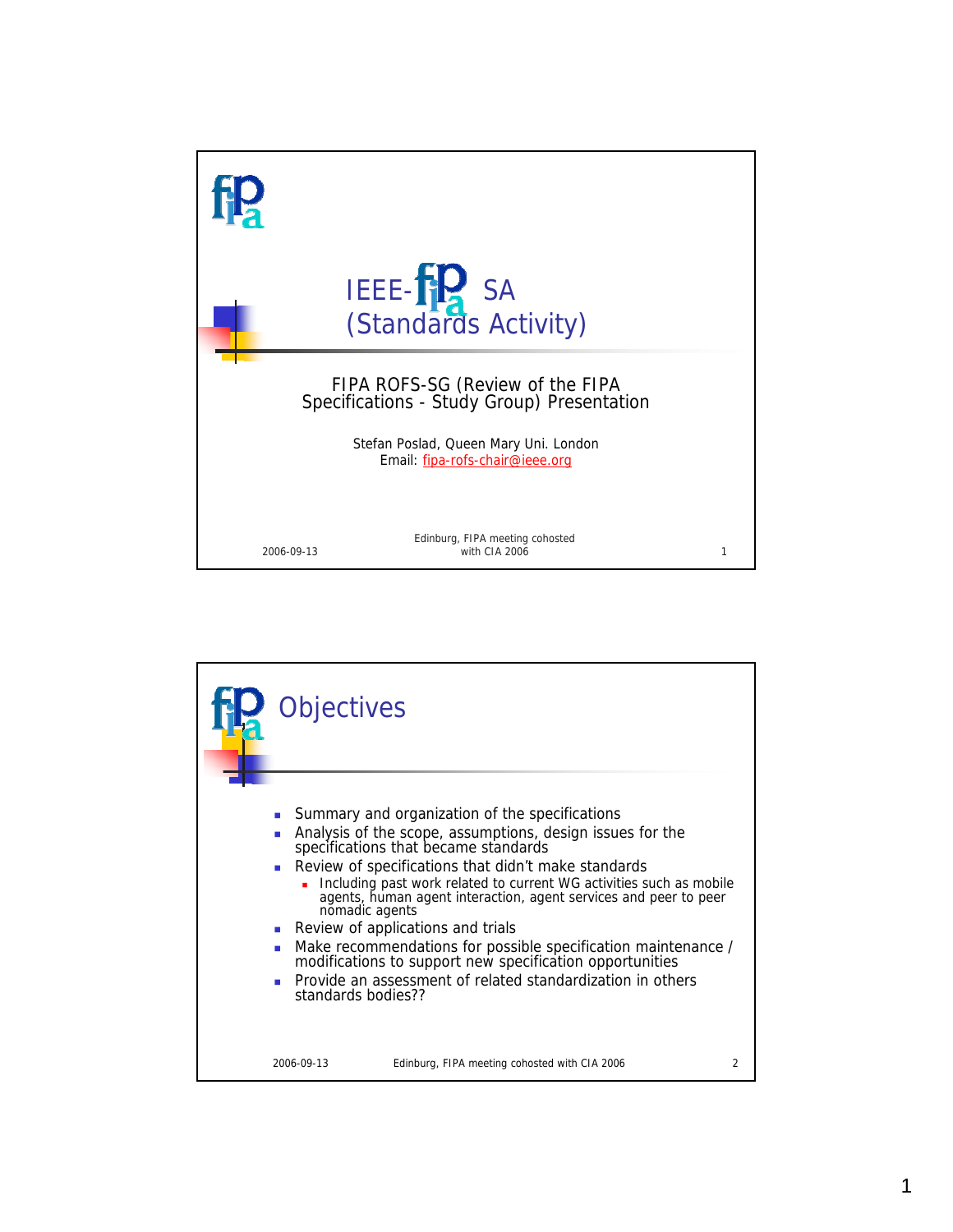

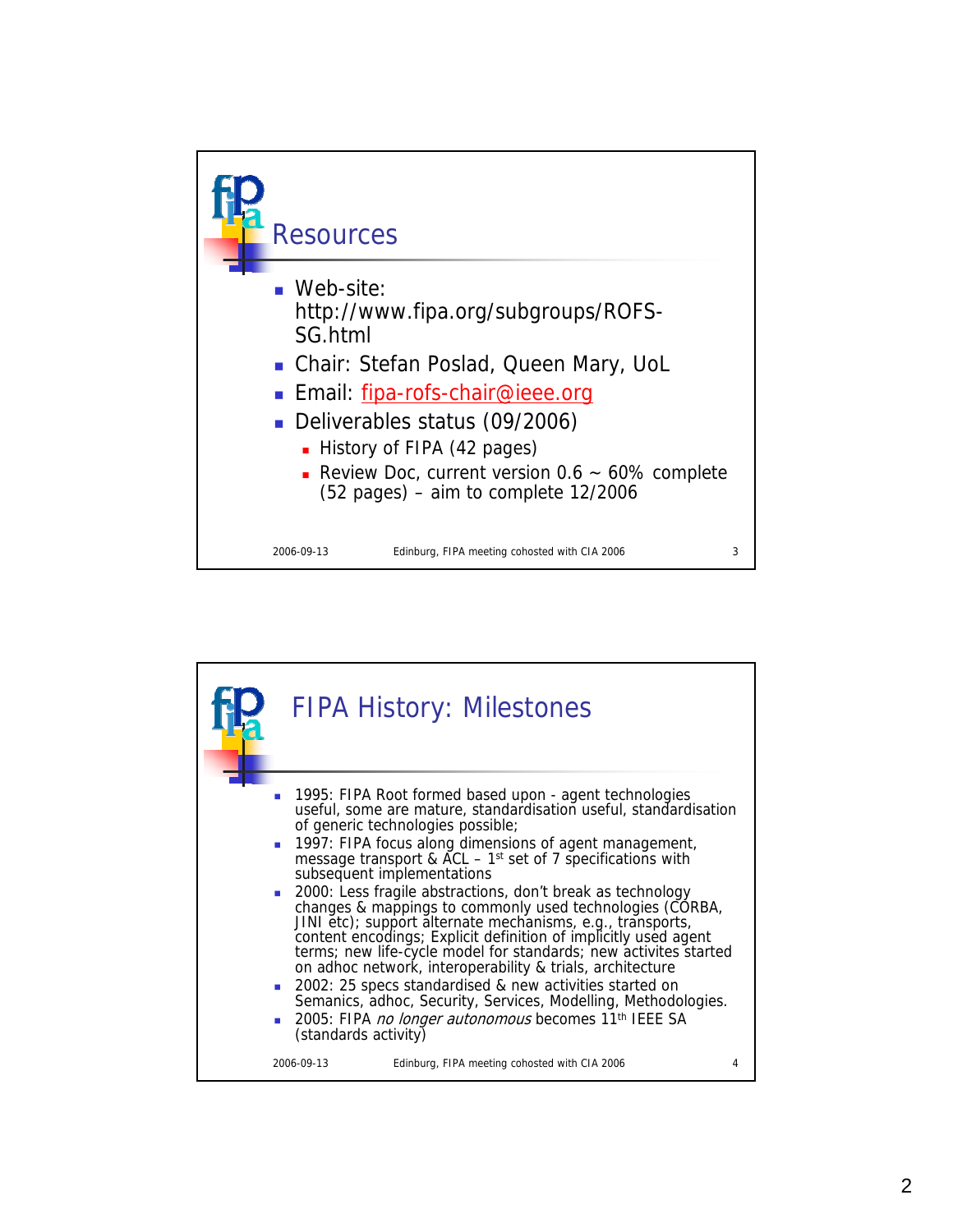

|                                                          | FIPA History: activities (TC, WG, SIG)                                                   |                                                                                |
|----------------------------------------------------------|------------------------------------------------------------------------------------------|--------------------------------------------------------------------------------|
| Communication<br>2003<br>: Ontology,<br><b>Semantics</b> | Software Engineering:<br><b>Interaction</b><br>Protocol, Modeling,<br><b>Methodology</b> | Infrastructure: Ad-<br>Hoc, Services,<br>Security                              |
| <b>Agreement</b><br>$2001$ ACL<br>Mgt                    | Architecture<br><b>Gateways</b>                                                          | Transport.<br>AgentCities, DPMG,<br><b>JCP, Security</b>                       |
| ACL<br><b>Nomadic</b><br>2000                            | <b>Interop</b><br>Architecture                                                           | <b>Agent Management</b>                                                        |
| 1998-<br>ACL<br>Agent<br>9<br>Management                 | Msg<br>Transport                                                                         | <b>Security, Mobility, Human-Agent</b><br><b>Interaction, Ontology Service</b> |
| 1997<br>ACL<br><b>Agent Management</b>                   | Msg Transport                                                                            | <b>APPS: PA, Travel,</b><br>Audio-video, VPN                                   |
| 2006-09-13                                               | Edinburg, FIPA meeting cohosted with CIA 2006                                            | 6                                                                              |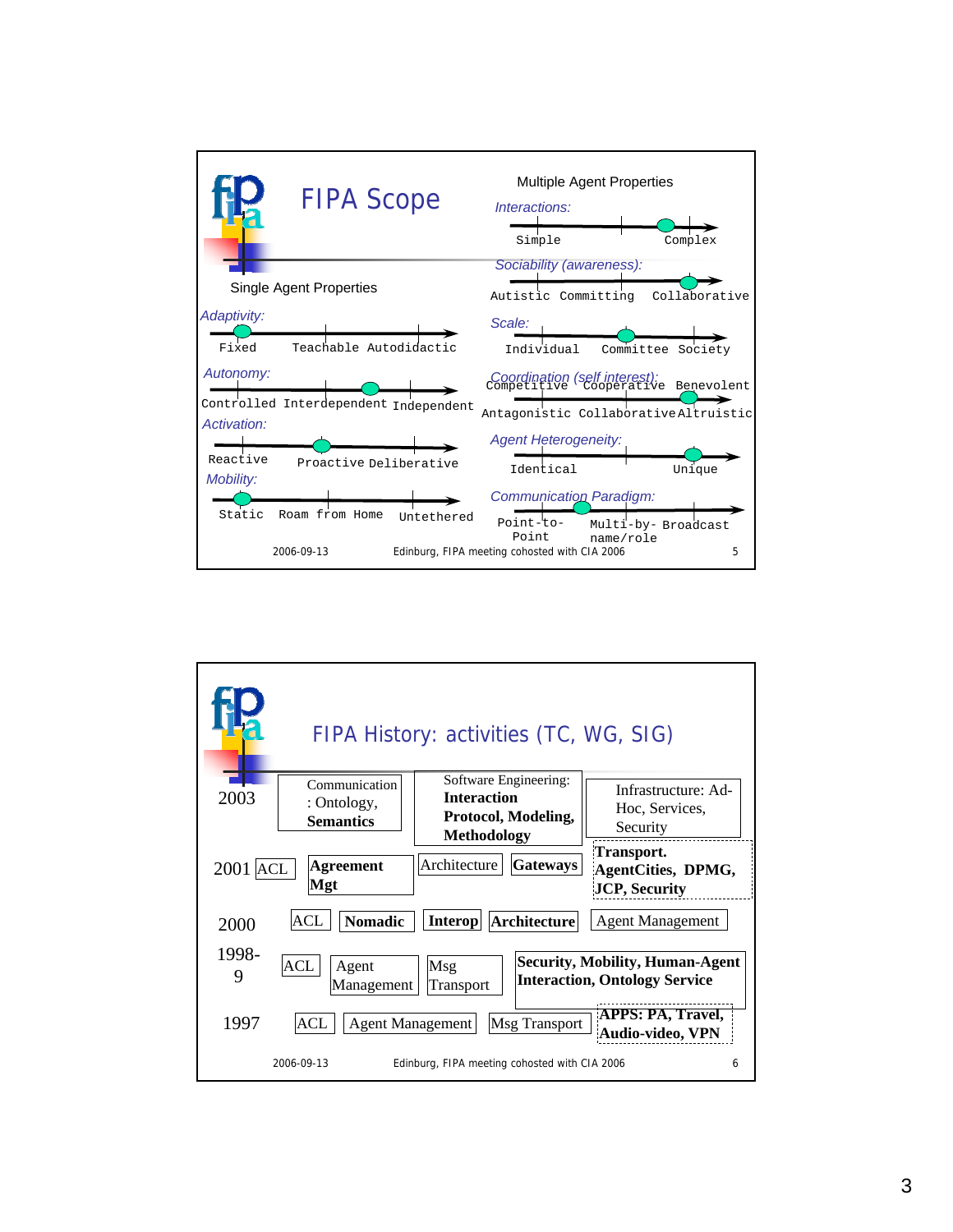|                              | MAS specifications in 1997                    |   |
|------------------------------|-----------------------------------------------|---|
| Applications                 | 4 (PA, Travel, Audio-video, VPN)              |   |
| services                     | 2 Agent mgt, transport                        |   |
| <b>Interaction Protocols</b> | $\Omega$                                      |   |
| Communicative Acts           | 1 (library of 20? CAs)                        |   |
| <b>Content Expression</b>    | $\Omega$                                      |   |
| Ontologies                   | 0                                             |   |
| Messaging                    | ∩                                             |   |
| Encoding                     | <sup>0</sup>                                  |   |
| Transport                    | $\Omega$                                      |   |
| <b>FIPA ACL 'Stack'</b>      | 7 Specs. (No ref. implementations mandated)   |   |
| 2006-09-13                   | Edinburg, FIPA meeting cohosted with CIA 2006 | 7 |

|                              | <b>Ha</b> MAS specifications in 1998                                                      |   |
|------------------------------|-------------------------------------------------------------------------------------------|---|
| Applications                 | 4 (PA, Travel, Audio-video, VPN)                                                          |   |
| services                     | 6 Agent mgt, transport, Security, Mobility, Human-<br>Agent Interaction, Ontology Service |   |
| <b>Interaction Protocols</b> | 0                                                                                         |   |
| Communicative Acts           | 1 (library of 20? CAs)                                                                    |   |
| <b>Content Expression</b>    | 0                                                                                         |   |
| Ontologies                   | O                                                                                         |   |
| Messaging                    | ი                                                                                         |   |
| Encoding                     | O                                                                                         |   |
| Transport                    | 0                                                                                         |   |
| <b>FIPA ACL 'Stack'</b>      | 11 Specs. (No ref. implementations mandated)                                              |   |
| 2006-09-13                   | Edinburg, FIPA meeting cohosted with CIA 2006                                             | 8 |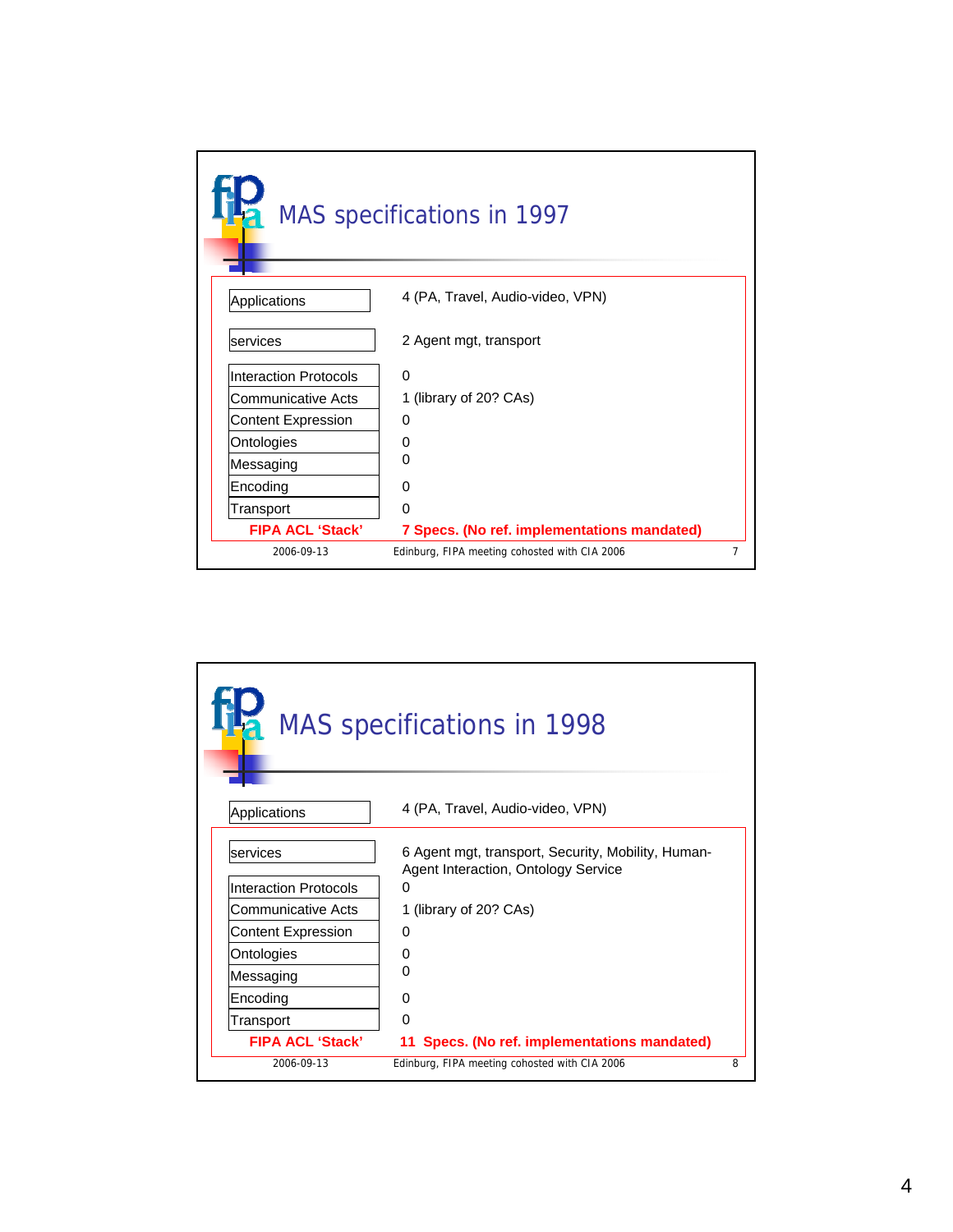|                              | MAS Comms protocol stack: specs. that<br>became standards in 2002                         |   |
|------------------------------|-------------------------------------------------------------------------------------------|---|
| Services                     | 6 Abstract, Agent mgt, transport, nomadic App Mgt,<br>Device Ontology, QoS specification. |   |
| <b>Interaction Protocols</b> | 9                                                                                         |   |
| Communicative Acts           | 1 (library of 22 CAs)                                                                     |   |
| <b>Content Expression</b>    | 1 (SL)                                                                                    |   |
| Ontologies                   | 0                                                                                         |   |
| Messaging                    | 1 (ACL structure)                                                                         |   |
| Encoding                     | 3 (bit-efficient, String, XML)                                                            |   |
| Transport                    | 2 protocols (IIOP, HTTP), 2 transport                                                     |   |
| <b>FIPA ACL 'Stack'</b>      | encodings<br>25 Specs. (ref. implementations mandated)                                    |   |
| 2006-09-13                   | Edinburg, FIPA meeting cohosted with CIA 2006                                             | Q |

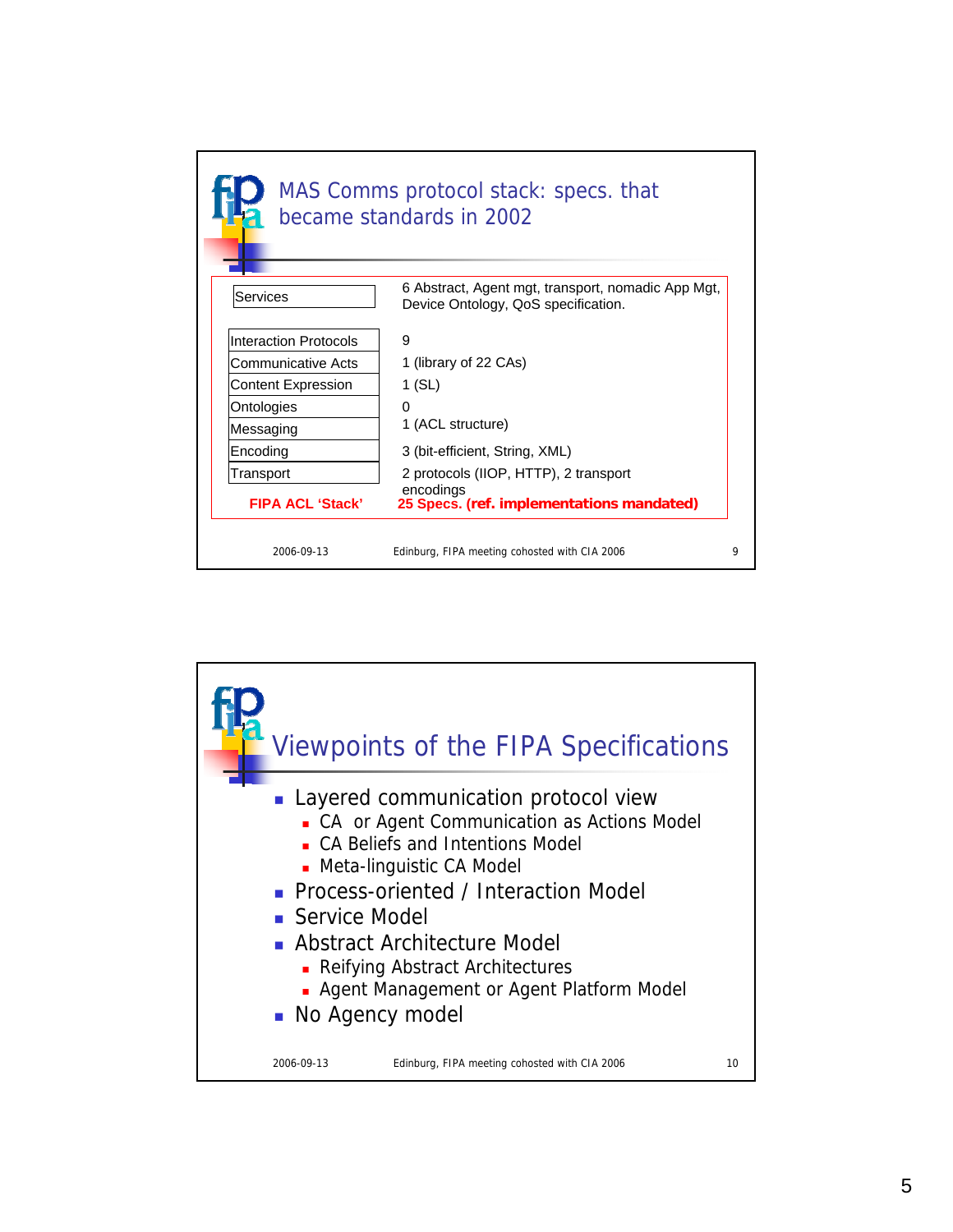

| FIPA interaction protocols viewpoint |                                               |                    |                              |
|--------------------------------------|-----------------------------------------------|--------------------|------------------------------|
| <b>Interaction Protocol</b>          | Task /<br>$in$ fo-<br>sharing                 | Push $/$<br>Pull   | $1 - 1 / 1 - m$<br>receivers |
| Request                              | <b>Tasks</b>                                  | Pull               | $1 - 1$                      |
| Request-when(ever)                   | Tasks                                         | Push               | $1 - 1$                      |
| Ouery                                | Info.                                         | Pull               | $1 - 1$                      |
| Contract-Net/Iterated CN             | Task                                          | Push               | $1-m$                        |
| English / Dutch Auction              | Info                                          | Pull               | $1-m$                        |
| <b>Broker</b>                        | Info                                          | Pull               | $1-m$                        |
| Recruit                              | Task                                          | P <sub>II</sub> 11 | $1-m$                        |
| Subscribe                            | Info                                          | Push               | $1 - 1$                      |
| Propose                              | Task                                          | Pull               | $1 - 1$                      |
| 2006-09-13                           | Edinburg, FIPA meeting cohosted with CIA 2006 |                    |                              |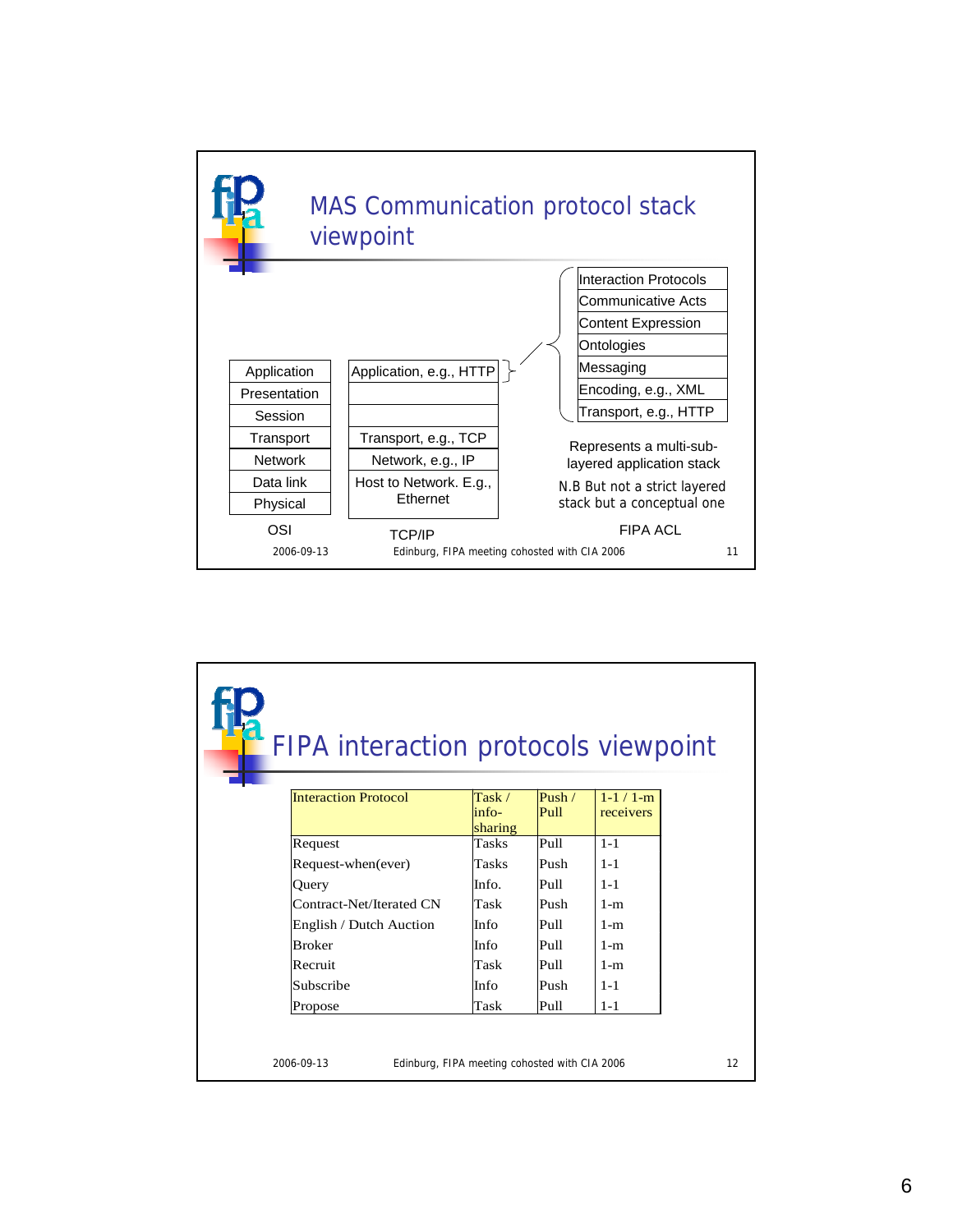

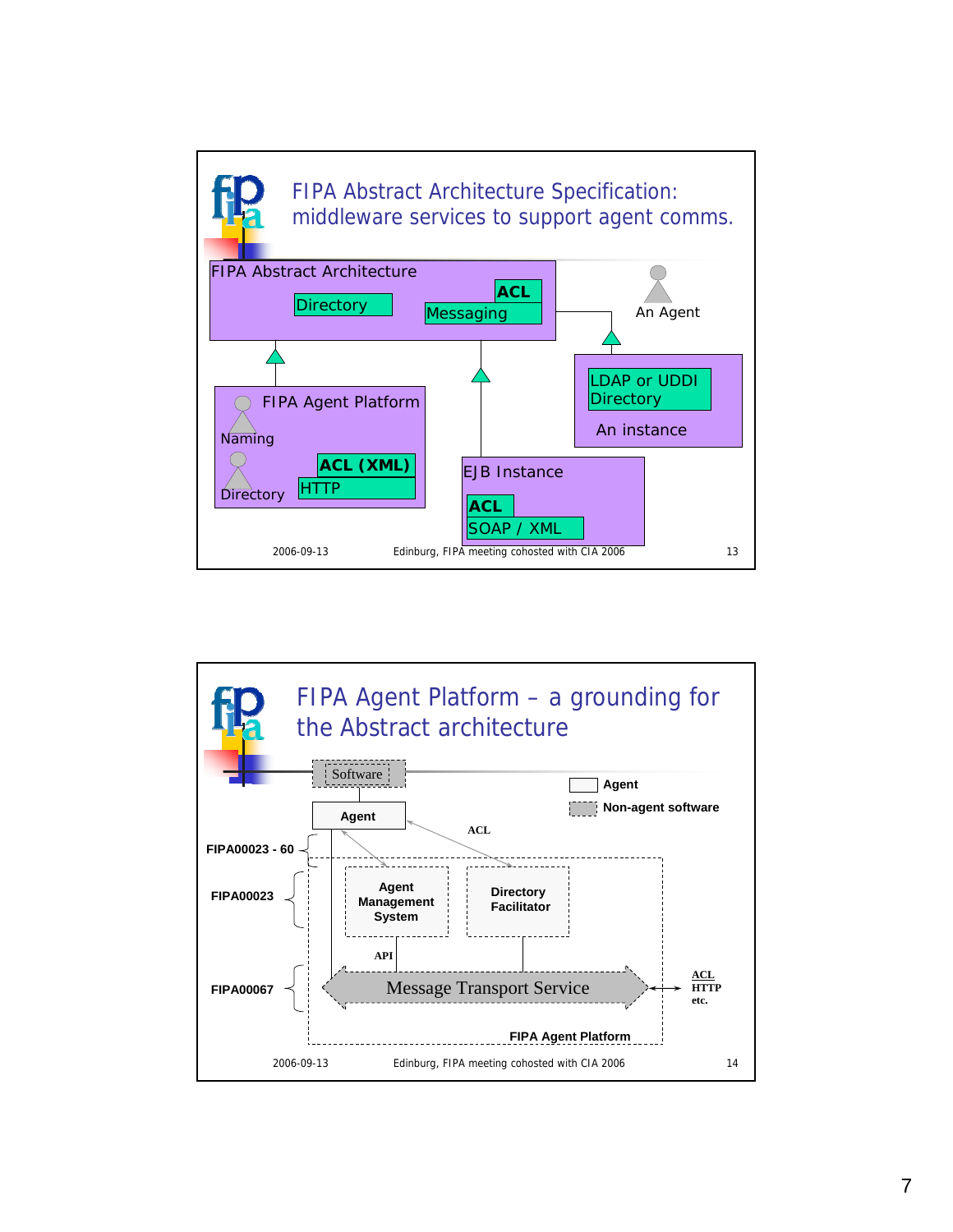

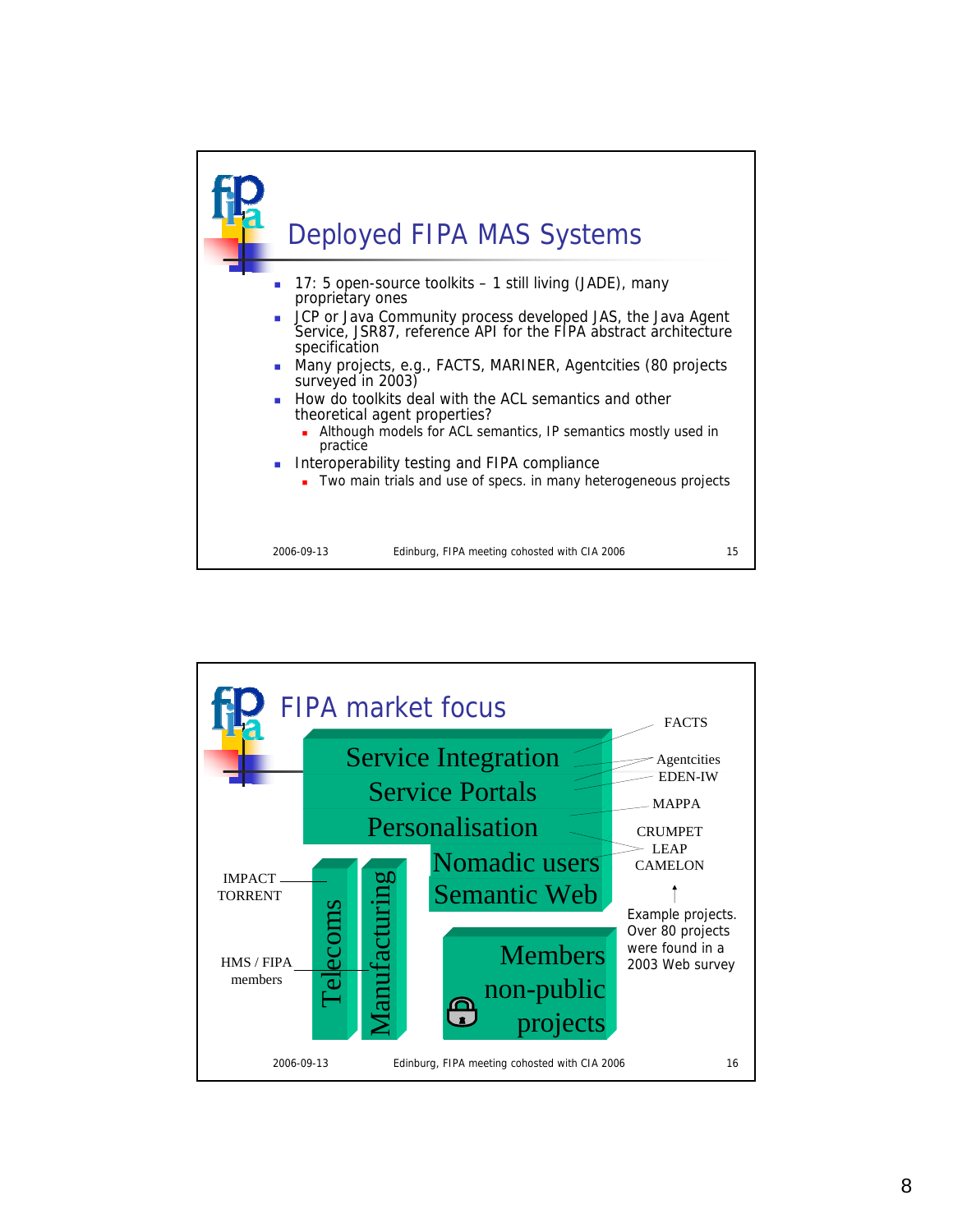

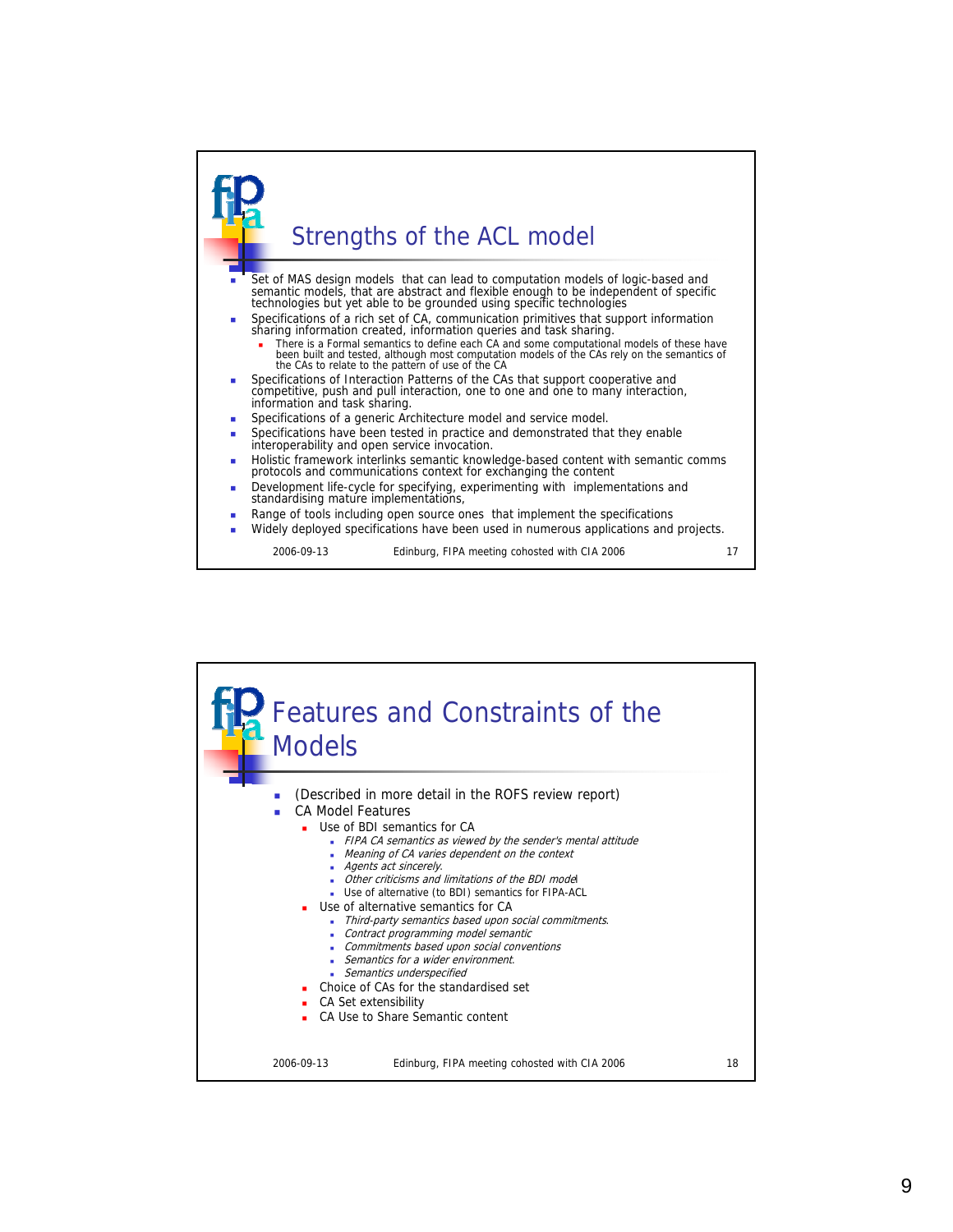

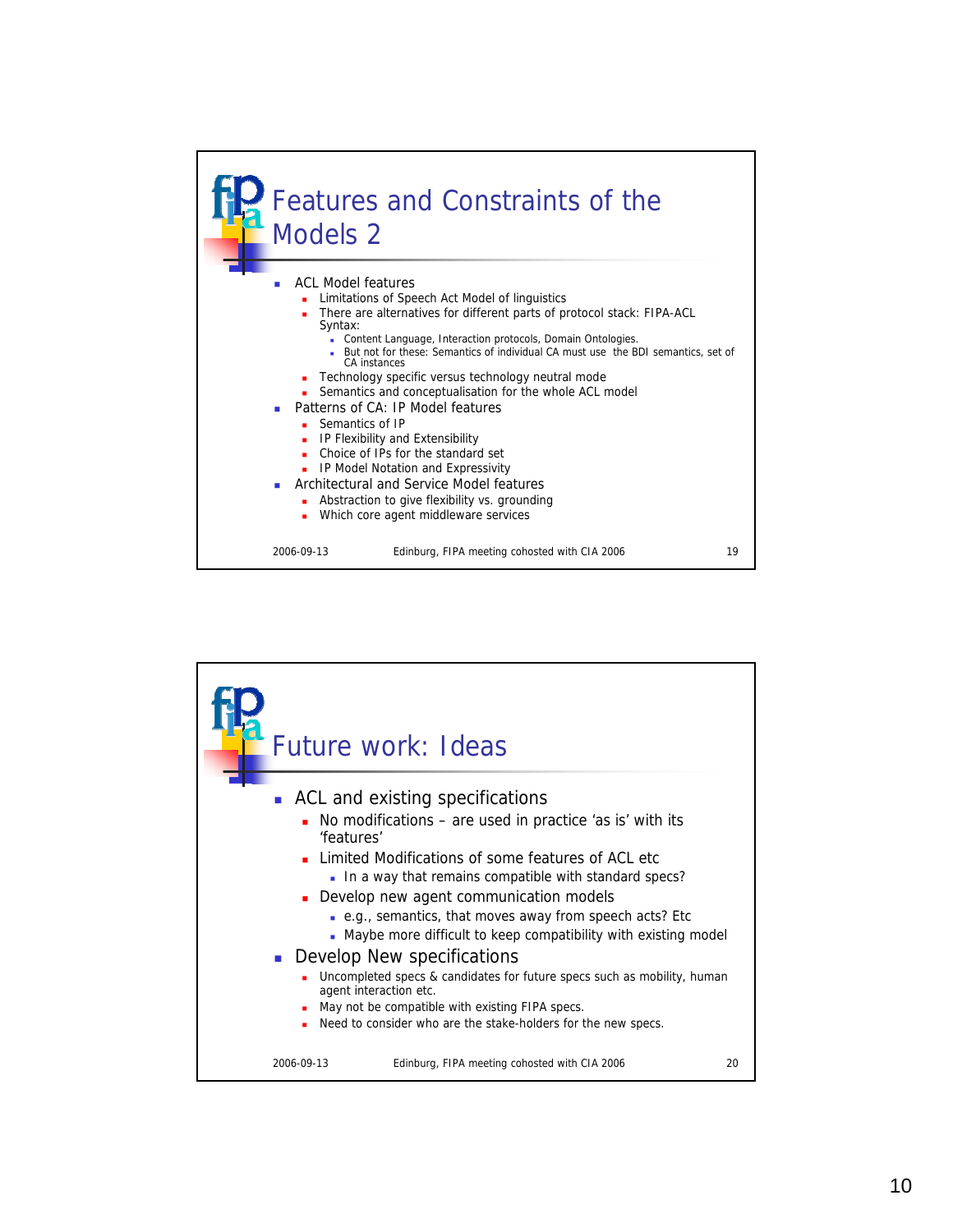

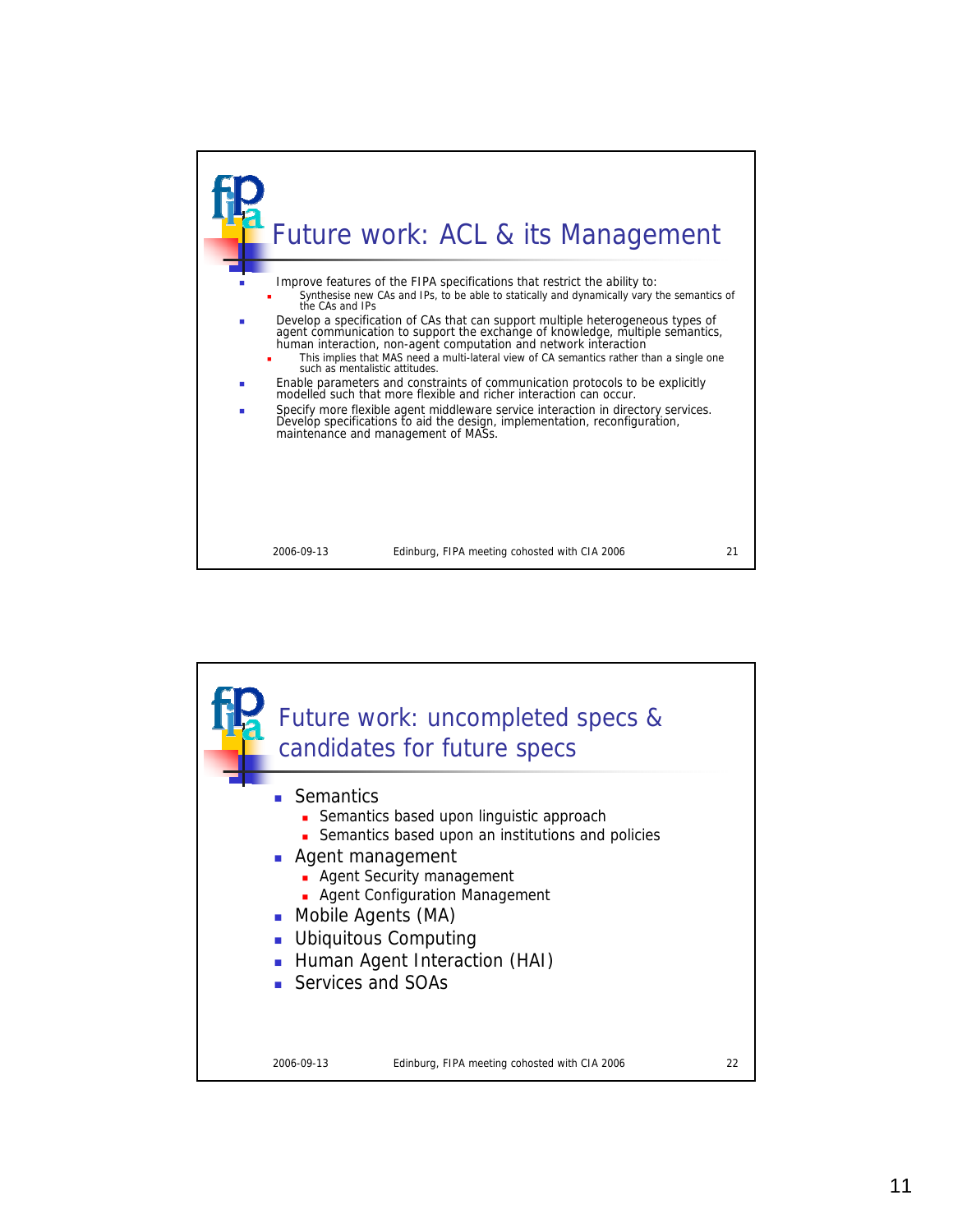